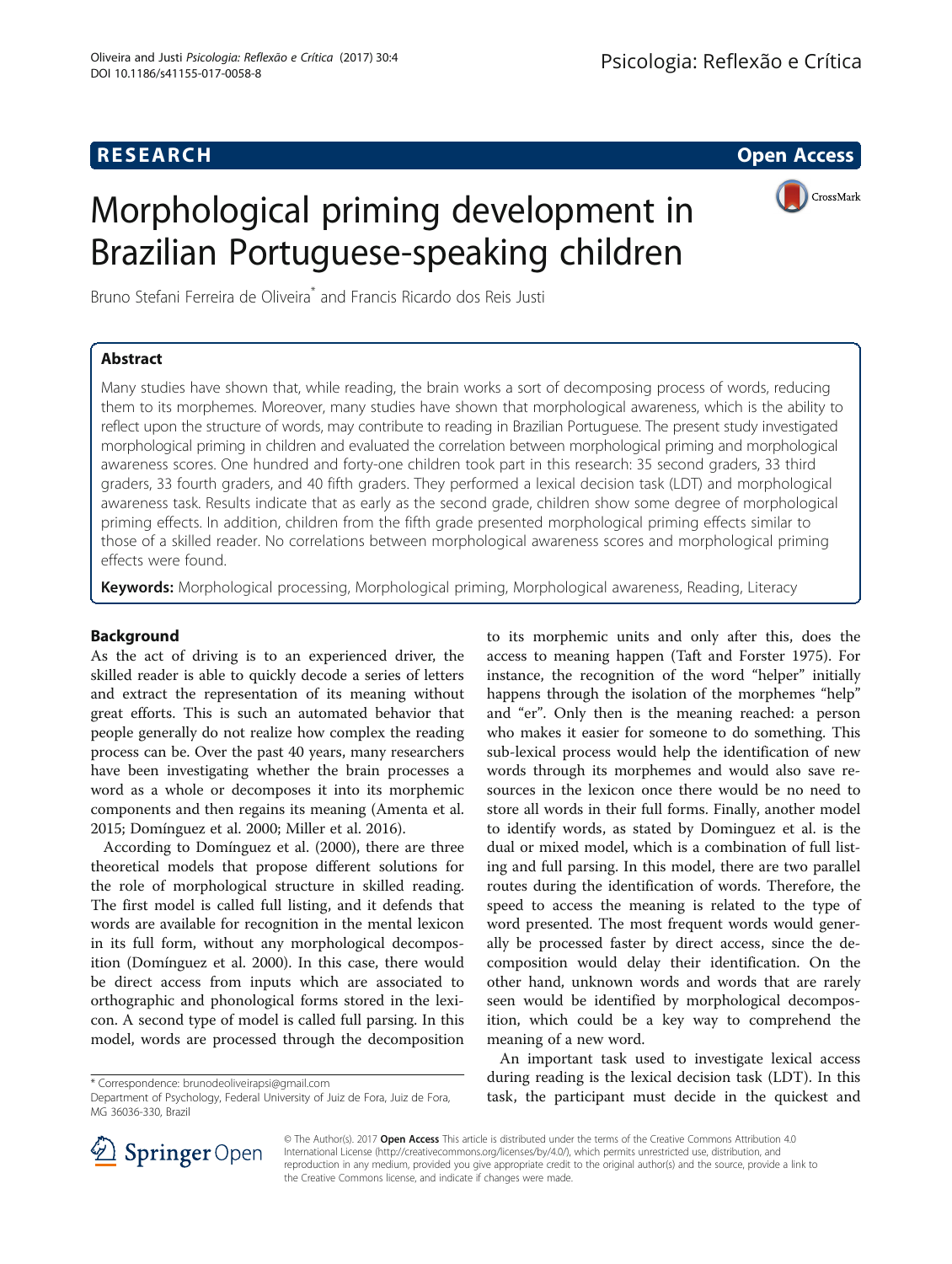most precise possible way if the stimulus is a word or a pseudoword. A pseudoword is a sequence of letters that respects orthographic and phonotactic rules of the target language but does not have meaning, e.g., "vonk" is a pseudoword in English. According to Domínguez et al. ([2000](#page-7-0)) and Amenta and Crepaldi ([2012](#page-6-0)), LDT studies show that pseudowords consisting of both a real root and a real affix, e.g., "dischant," are rejected more slowly than those without any morphological structure, e.g., "donrapel." This has been taken as evidence for a prelexical processing of words' morphology because if morphology is only processed after the stimulus is recognized, then the reaction time to discard a pseudoword should not be affected by its morphology.

In psychological literature, priming refers to the effect that a prior stimulus (prime) has on the processing of the target stimulus (Kantowitz et al. [2006\)](#page-7-0). In general, the priming tasks manipulate different time intervals between the prime presentation and the beginning of the target. This interval is called SOA (stimulus onset asynchrony), and it might be so short that the individual does not consciously perceive the stimulus (usually at an average of 50 ms) or long enough for the prime to be detectable (usually above 200 ms). Research in different languages (e.g., Amenta et al. [2015;](#page-6-0) Grainger et al. [1991](#page-7-0); Drews and Zwitserlood [1995;](#page-7-0) Miller, Liran-Razan and Vaknin, [2016](#page-7-0)) points to evidence of morphological priming effects. Pairs of morphologically related words presented shorter reaction times in comparison to pairs of unrelated words or pairs that only had orthographic similarities or only semantic similarities. In reviewing those studies, Amenta and Crepaldi [\(2012\)](#page-6-0) argue that questioning whether or not morphological priming in skilled readers happens does not make sense anymore. The evidence of its existence in certain situations is uncontroversial; the remaining question is which variables affect morphological priming.

One of the variables that might modulate morphological priming is the SOA. Rastle and Davis ([2008\)](#page-7-0) revised research conducted in different languages and concluded that the time to recognize a word preceded by a pseudoderived prime (e.g., return, research) compared to the time to recognize a word preceded by a morphological prime (e.g., study, student) is not different for short SOAs. Nevertheless, in studies where the SOA was longer, words preceded by morphological primes were recognized faster than words preceded by a pseudo-derived prime. In order to explain these results, Rastle and Davis [\(2008](#page-7-0)) proposed two distinct moments in the visual processing of words: a morpho-orthographic moment, which would happen during the initial phase of perception (usually measured in studies with short SOAs), and a morpho-semantic moment, which would happen after that (usually measured in studies with longer SOAs).

The morphological priming effect has also been investigated in young readers as a way to identify its onset. For instance, Casalis et al. ([2009](#page-6-0)) used a priming paradigm with the LDT to investigate the SOA and morphological prime effects. Fifty-three French fourth-grade children were part of that study. They were divided into two groups, according to SOA duration: 75 or 250 ms. The prime words were selected under three conditions according to the relation with the target: morphological, orthographic, and unrelated. All words were regular regarding grapheme-phoneme mapping. There was a priming effect of similar size for both morphologically and orthographic-related pairs in the 75 ms SOA. However, for the 250 ms SOA, the prime effect was only observed for morphologically related pairs.

Quémart et al. ([2011](#page-7-0)) performed three experiments with the priming paradigm in LDT to investigate the development of morphological processing in French. Children from third, fifth, and seventh grades and adults took part in this study. The prime manipulation consisted of four different types of relation between the prime and the target word: morphological, pseudo-derivative, orthographic, and semantic. The SOA manipulation was between subjects and had three levels: 60, 250, and 800 ms. For the two shortest SOAs, only morphological and pseudo-derivative primes had effects, that is, target words preceded by these primes were recognized faster. For the longest SOA (800 ms), participants were faster for words preceded by morphological, semantic, and orthographic primes but not for pseudo-derivative primes. There was no difference in the priming patterns between the grades. These results from Quémart et al. [\(2011](#page-7-0)) study suggest that morphological processing occurs from third grade and that developing readers present both a morpho-orthographic priming effect (when the SOA is short) and a morpho-semantic priming effect (when the SOA is longer).

It is important to consider that, although there is evidence of morphological priming in young readers (Casalis et al. [2009;](#page-6-0) Quémart et al. [2011\)](#page-7-0), it is still not clear when the effect starts and if it occurs in more transparent languages. For example, the youngest group of children from Quémart et al. [\(2011\)](#page-7-0) study had a mean age of 8 years and 10 months. Thus, one may argue that those kids have been exposed to systematic reading teaching for at least 2 years. Furthermore, the participants from Casalis et al. ([2009](#page-6-0)) and Quémart et al. [\(2011](#page-7-0)) studies were Frenchspeaking children and adults. Therefore, it is also important to investigate if morphological priming occurs (and if so, when it occurs) in Brazilian Portuguese, considering the grapheme-phoneme mapping, is a more transparent language than French (Seymour [2005](#page-7-0)). This is relevant because, as previously argued by Chomsky and Halle [\(1968](#page-6-0)), in less transparent languages (such as English and French),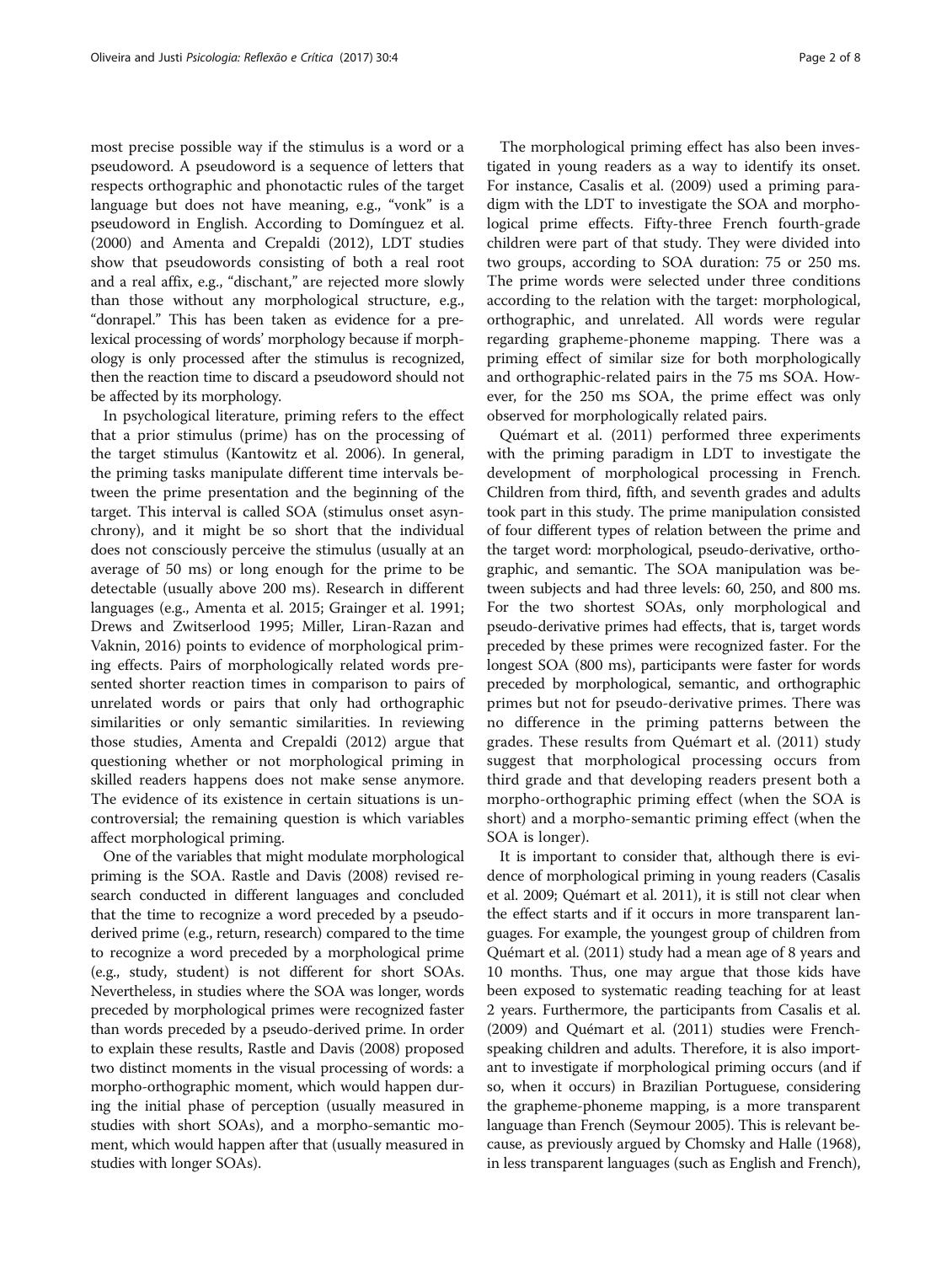morphology would be important for reading irregular words (that is, words that do not follow the languages' grapheme-phoneme conversion rules). Since in Brazilian Portuguese there are few irregular words, it is possible that morphological processing does not play an important role in reading this language. Therefore, the central goal of the current study is to investigate the development of morphological priming in the reading of Brazilian Portuguese children from second to fifth grade. Since the second grade is officially the period when the systematic teaching of reading starts in Brazil, the present study would be able to clarify when priming processing has its onset.

Currently, there have only been two studies about morphological priming performed in Brazilian Portuguese speakers, which are Garcia et al. [\(2012\)](#page-7-0) and Moraes, Angela Mafra De. ([2015\)](#page-7-0) In Garcia et al. study, the researchers performed a LDT experiment using the priming paradigm with a short SOA (38 ms). The priming manipulation had four conditions: morphological relation (FILA—fileira), strictly semantic relation (ORDEM—fileira), strictly phonological relation (FILÉ—fileira), and neutral relation (MATO—fileira). Considering the pseudowords, the manipulation had two conditions: with morphemes (ZALA—zaleira) and without morphemes (FUBO—fubila). The participants were college level students. When compared to all other conditions, faster reaction times were observed for the morphological prime condition. The other conditions did not differ from the neutral condition, which suggests that the morphological relation was the only one to facilitate the response to the target. In addition, the pseudowords with morphemes took longer to be rejected. Those findings show that in Portuguese, the presentation of a prime stimulus that is morphologically related to the target word significantly contributes to the recognition of this word. However, as the participants of the study were undergrad students, it does not clarify when the morphological prime effect has its onset in Brazilian Portuguese.

The Moraes, Angela Mafra De. [\(2015](#page-7-0)) study was conducted with Brazilian adolescents, and its main goal was to compare dyslexics and controls in LDT performance. The LDT was conducted using a priming paradigm in which prime-target pairs shared four relationships: morphological, pseudoderivation, orthographic control, and semantic control. There was an overall difference in reaction time between the two groups with dyslexics being slower, but there was no difference between priming conditions. However, it is important to notice that the study sample was very small consisting only of 12 participants: six dyslexics and six controls. Therefore, it is not clear if de Moraes results are representative and, as the participants of the study were adolescents, it does not clarify when the morphological prime effect has its onset in Brazilian Portuguese.

Although there are no studies regarding morphological priming in Brazilian Portuguese-speaking children when learning to read, there are many studies showing that morphological awareness may contribute to the reading process in this language (Mota, Anibal et al. [2008](#page-7-0); Mota and Silva [2007;](#page-7-0) Mota et al. [2012;](#page-7-0) however, see Justi and Roazzi [2012](#page-7-0) for a failure to replicate such findings). Morphological awareness is the ability to manipulate and reflect upon the morphological structures of the language (Carlisle [1995](#page-6-0)). Many studies conducted in different languages have shown a significant relation between scores in morphological awareness tasks and scores in reading tasks (Carlisle [2004;](#page-6-0) Carlisle and Fleming [2003;](#page-6-0) McBride-Chang et al. [2005;](#page-7-0) Kirby et al. [2012\)](#page-7-0). To our knowledge, however, the relation between morphological awareness and morphological priming has never been investigated. Nor is there an explicit theoretical model about this relationship. It is surprising because it is possible to wonder that a good morphological awareness would facilitate the abstraction of morphological units during reading resulting in earlier morphological priming effects. Therefore, an additional goal of the present study is to explore if there is any correlation between morphological priming and morphological awareness in Brazilian Portuguese.

#### **Methods**

#### **Participants**

One hundred and forty-one children participated in the present research; 35-s graders (mean age = 8.0 years; SD  $= 0.32$ ), 33 third graders (mean age  $= 8.9$  years; SD  $=$ 0.41), 33 fourth graders (mean age =  $9.8$  years; SD = 0.41), and 40 fifth graders (mean age  $= 11.0$  years; SD  $=$ 0.39). They were enrolled in two different private schools in a median size Brazilian city. This study is part of the first author's master's dissertation and was approved by the Ethics Research Committee of a Brazilian Federal University.

#### Materials

Lexical Decision Task (LDT) stimuli. The experimental stimuli consisted of 60 words that followed a  $3 \times 2$  factorial manipulation of prime and SOA. SOA had two levels: 60 and 250 ms. Prime had three levels: morphological prime (e.g., fraqueza-FRACO); orthographic prime (e.g., *franqueza-FRACO*), and non-related prime (e.g., espelho-FRACO). All target words are of average frequency according to Pinheiro ([1996](#page-7-0)) norms. The pairs of words with morphological relation had in average the same number of letters shared in comparison to the pairs of words with orthographic relation. For each school grade, a different list of words was created in order to control the frequency of the pairs of primetarget words. Each list also contained 60 pseudowords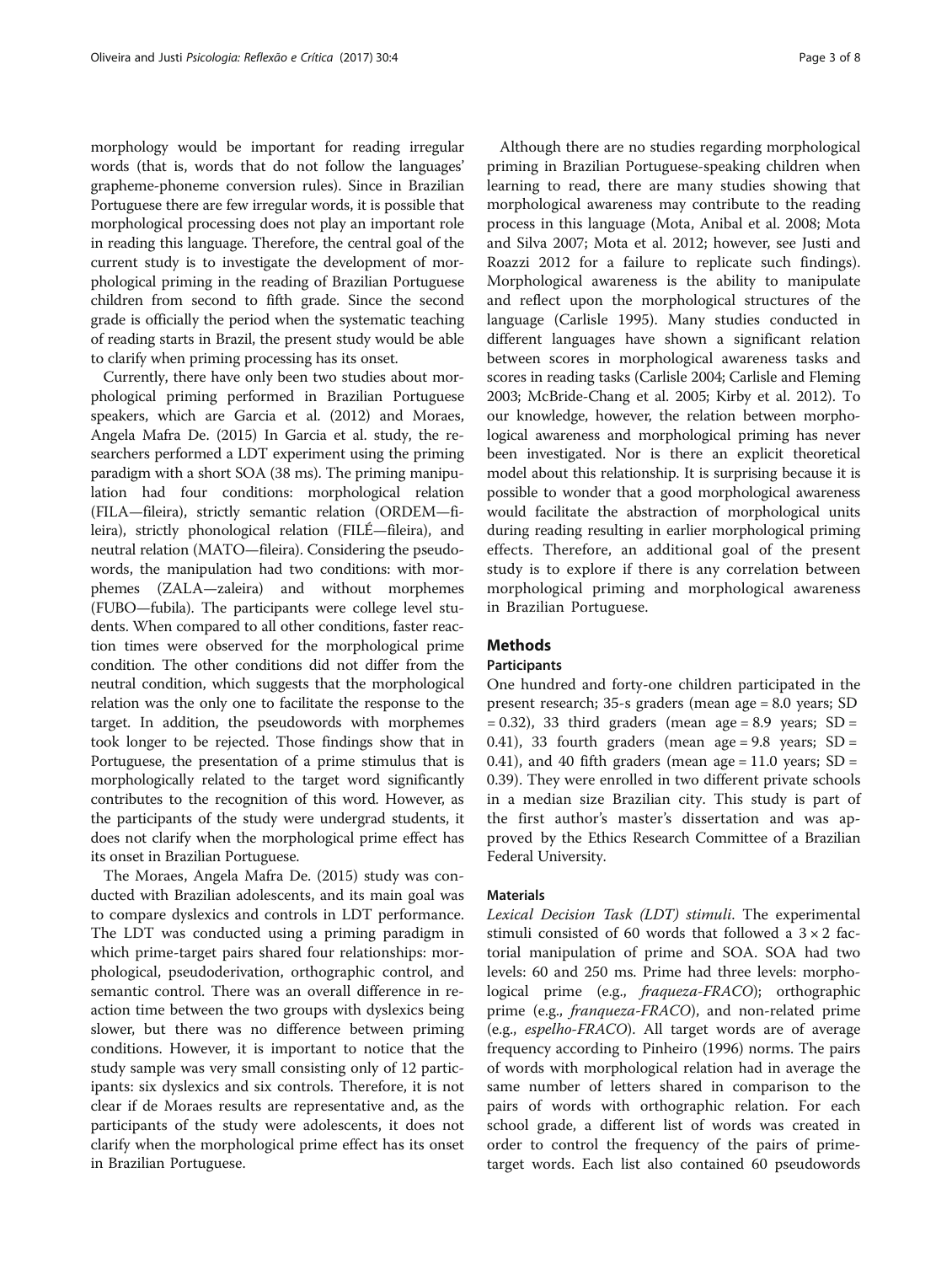that were created for the purpose of the lexical decision task and had a similar number of letters compared to the target words. Moreover, the primes of the pseudowords were formed by real words (e.g., *papel-CADIA*); thus, the type of prime would not indicate the type of target. All together, each list had 120 target stimuli (Additional file [1](#page-6-0)). In addition to those, the experiment also included 12 other pairs of stimuli for the training session. These pairs had similar characteristics to the words and pseudowords used in the experimental session. Finally, the 60 words that correspond to prime and SOA factorial manipulation were subdivided into six lists so that in each list, a word was preceded by a type of prime (morphological, orthographic, or non-related) and a type of SOA (60 or 250 ms). The order of presentation of those lists was counterbalanced across the six experimental conditions. That way, each participant was exposed to only one list by experimental condition. Therefore, during the experimental session, each student was exposed to 60 words and 60 pseudowords.

Derived Word Analogy Task—(task by Nunes, Bryant, and Bindman 1997, adapted by Justi and Roazzi [2012](#page-7-0)). In this task, when given a pair of morphologically related words, e.g., library—librarian, a new word is presented, e.g., music, and the child must answer using analogy which word completes the second pair, in this case, musician. The score for this task is the number of items answered correctly. According to Mota, Gontijo et al. ([2008](#page-7-0)), the Derived word anology task is one of the best tasks to evaluate morphological awareness in Brazil. It is important to note that Justi and Roazzi [\(2012\)](#page-7-0) reported a Cronbach's alpha of 0.65 for this task, which is virtually identical to the 0.64 Cronbach's alpha reported by Mota, Gontijo et al. [\(2008](#page-7-0)). In the present study, we also applied a Morpho-Semantic Decision task as recommended by Mota et al. However, this task resulted in a clear ceiling effect. Therefore, in order to save space, we opted to present and discuss only the Derived Word Analogy task.

#### Procedure

The tasks were applied on different days in individual sessions. Considering the Lexical Decision Task, the instruments used were two 15.4-in. screen laptop computers and the DMDX software (Forster & Forster, [2003](#page-7-0)) was used for the presentation of stimuli and data registry (reaction time and error percentage). The participant sat on a chair at approximately a 40-cm distance from the computer, depending on their posture. After finding a comfortable position, the task procedures were explained to them. They were explicitly told to press the green button on the keyboard only upon seeing a known word written in CAPITAL letters. After that, the participant was asked to read the instructions and had the opportunity to ask any questions before the training session or right after it. The goal of the training session was to make the participants familiar to the buttons and the task, and it was repeated if the participant had an error percentage higher than 35%.

The stimuli were presented on a screen configuration of  $640 \times 480$  pixels, font "fixedsys," size 10 in capital letters. The font color was white and the background was blue. The presentation of stimuli complied the following steps: First, a fixation mark (+) was presented for 500 ms, which was followed by a blank screen presented for 500 ms. Then, a mask  $(\# \# \# \# \# \#)$  appeared for 500 ms, being immediately followed by the prime word in lowercase letters that could last for 60 or 250 ms (according to the SOA manipulation). The prime was substituted by the target (a word or a pseudoword) in capital letters. The participants had 4 s to decide if the target was a word by pressing the green button. The stimulus disappeared when the participant pressed the button or after 4 s. The participants were told that if the stimulus was a pseudoword, they just had to wait until the stimulus disappears. The training session followed the same steps; however, there was also a feedback. The total testing time, including training and experimental sessions, was about 12 min per participant.

#### Results

Since chance performance in the LDT is about 50%, all participants whose error percentage was over 40% in this task were excluded from data analysis. This resulted in the exclusion of nine participants: 3-s graders, 3 third graders, 1 fourth grader, and 2 fifth graders. As recommended by Perea ([1999](#page-7-0)), all reaction time scores of a participant above or below two standard deviations were restricted to these values. After those procedures, Kolmogorov-Smirnov tests were conducted on LDT's reaction time data and their distribution was normal. Table [1](#page-4-0) presents the descriptive statistics of these variables.

An ANOVA was used to analyze the second-grader data, and the results show that neither the main effect of SOA nor the interaction SOA × Prime were statistically significant (all  $p$  values >0.77). There was a significant effect of Prime,  $F(2,62) = 3.69$ ,  $p = 0.031$ . Planned comparisons were performed in all school grades between the morphological prime and the non-related prime and between the morphological prime and the orthographic prime for each type of SOA. The results indicate that the difference between non-related prime and morphological prime was significant when the SOA was 250 ms:  $t(31) = 2.62$ ,  $p = 0.01$ . The words preceded by morphological primes were recognized 119 ms faster than those preceded by non-related primes. No further significant results were yielded for the other comparisons (all  $p > 0.12$ ).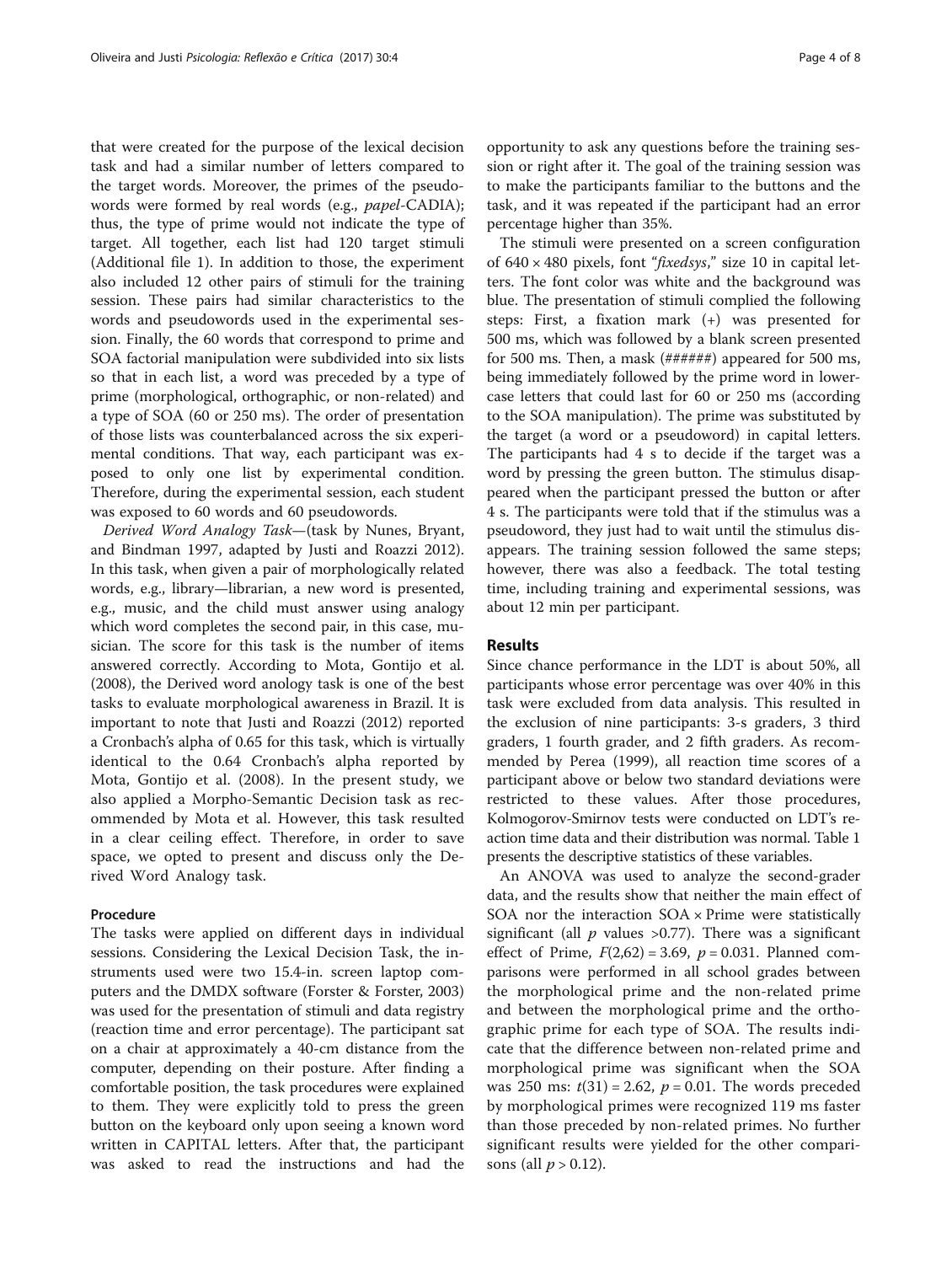<span id="page-4-0"></span>Table 1 Descriptive statistics of lexical decision task

|           |              | SOA 60 ms |         |        | SOA 250 ms |         |        |
|-----------|--------------|-----------|---------|--------|------------|---------|--------|
|           |              | NR_P      | $Ort_P$ | Morp_P | NR_P       | $Ort_P$ | Morp_P |
| 2nd grade | Mean RT      | 1628.4    | 1573.4  | 1530.8 | 1652       | 1581.6  | 1533.0 |
|           | <b>SD</b>    | 440.7     | 324     | 304    | 355.8      | 285.7   | 372.3  |
|           | $\mathcal N$ | 32        | 32      | 32     | 32         | 32      | 32     |
| 3rd grade | Mean RT      | 1404.2    | 1322.7  | 1334.7 | 1350.5     | 1373.1  | 1264.2 |
|           | <b>SD</b>    | 312.7     | 308.2   | 336.1  | 303.9      | 312.5   | 308.5  |
|           | ${\cal N}$   | 30        | 30      | 30     | 30         | 30      | 30     |
| 4th grade | Mean RT      | 1238.7    | 1244.3  | 1223.2 | 1237.7     | 1252.8  | 1127.2 |
|           | <b>SD</b>    | 361       | 373.2   | 364.1  | 318.5      | 347.1   | 350.4  |
|           | ${\cal N}$   | 32        | 32      | 32     | 32         | 32      | 32     |
| 5th grade | Mean RT      | 1134      | 1134.9  | 1071.8 | 1146.9     | 1156.5  | 1070.7 |
|           | <b>SD</b>    | 339.1     | 319.2   | 310.8  | 352.5      | 330.6   | 342.1  |
|           | $\mathcal N$ | 38        | 38      | 38     | 38         | 38      | 38     |

Abbreviations: NR\_P non-related prime, Ort\_P orthographic prime, Morp\_P morphological prime, RT reaction time, SD standard deviation

For third graders, ANOVA analysis indicates that the main SOA effect and the SOA × Prime interaction were not statistically significant (values of  $p > 0.20$ ). The only statistically significant effect was that of Prime,  $F(2,58) =$ 3.19,  $p = 0.05$ . Planned comparisons indicated that in the 250-ms SOA condition, the morphological prime statistically differed from the non-related prime  $[t(29) = 2.14,$  $p = 0.04$ ] and from the orthographic prime  $\left[t(29) = 2.42\right]$ ,  $p = 0.02$ . The words preceded by morphological primes were recognized 86 ms faster than those preceded by non-related primes, and were recognized 109 ms faster than those preceded by orthographic primes. No further significant results were yielded for the other comparisons (all  $p > 0.10$ ).

The ANOVA on fourth-grader data showed no main effect of SOA ( $p > 0.18$ ). The Prime effect ( $F(2,62) = 6.7$ ,  $p < 0.01$ ) and the SOA × Prime interaction ( $F(2,62) =$ 3.22,  $p = 0.05$ ) were significant though. Planned t tests showed that words preceded by morphological primes during the 250-ms SOA were recognized 110 ms faster than those preceded by non-related primes  $[t(31) = 3.25,$  $p < 0.01$ ] and were recognized 125 ms faster than those preceded by orthographic primes  $[t(31) = 3,9, p < 0,01]$ . No further significant results were yielded for the other comparisons (all  $p > 0.5$ ).

For fifth graders, neither the main effect of SOA nor the  $SOA \times Prime$  interaction were statistically significant in the ANOVA analysis (all  $p$  values > 0.52). The only statistically significant effect was that of Prime  $F(2,74) =$ 6.76,  $p < 0.01$ . When compared to words preceded by orthographic primes, words preceded by morphological primes were recognized 86 ms faster in the 250-ms SOA and 76 ms faster in the 60-ms SOA  $[t(37) = 3.69, p < 0.01]$ and  $t(37) = 2.42$   $p = 0.02$ , respectively]. When compared to words preceded by non-related primes, words preceded

by morphological primes were recognized 76 ms faster in the 250-ms SOA  $[t(37) = 2.67, p = 0.01]$  and 62 ms faster in the 60-ms SOA ( $p = 0.059$  being just significant).

Finally, in order to verify if there is any relation between morphological priming and morphological awareness, a correlation analysis was made between the effect of morphological priming and the scores in the Derived Word Analogy task. The effect of morphological priming was operationalized as the difference between the reaction time for words preceded by morphological primes and the reaction time for words preceded by orthographic primes or non-related primes, divided by the standard deviation of overall reaction time. For instance, if a participant responded to words preceded by morphological primes with reaction time " $X$ " and responded to words preceded by orthographic primes with reaction time "Y," the morphological priming effect for this participant would be the difference between  $Y$  and  $X$ , divided by the standard deviation of the participant overall reaction time in the LDT. Using this rationale, it was possible to calculate morphological priming effects in relation to non-related and orthographic primes by each type of SOA for each child. Table [2](#page-5-0) presents the Pearson correlations between these data and the scores in the Derived Word Analogy task. There were no significant correlations between any morphological priming effect and morphological awareness scores in any school grade (all  $p$  values >0.09).

#### **Discussion**

The central goal of the current study was to investigate the development of morphological priming in the reading of Brazilian Portuguese children. As observed in the ANOVA analysis, it is possible to find that morphological priming effects in Brazilian Portuguese have its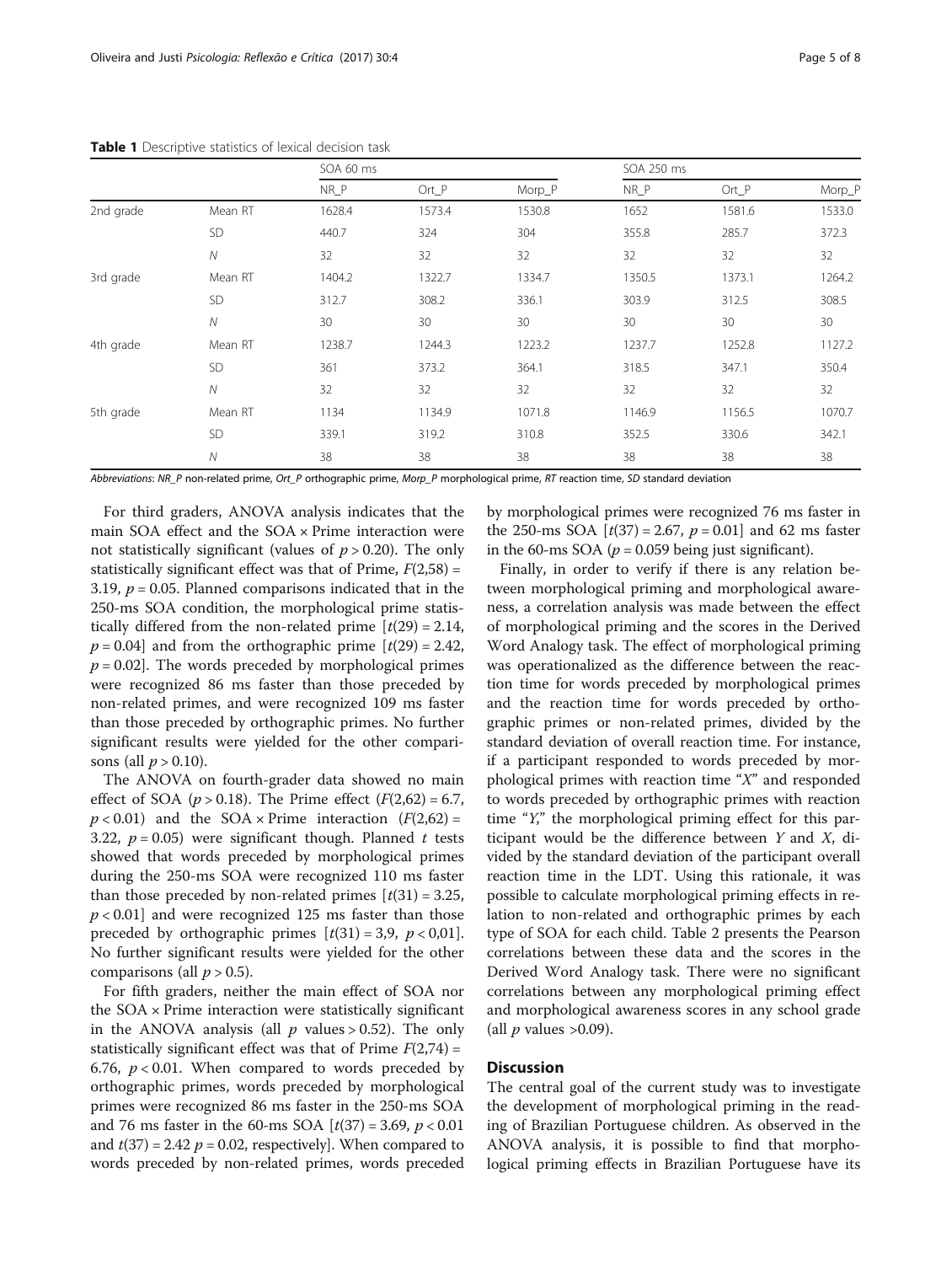| Morphological | SOA 60 ms |          | SOA 250 ms |         |          |         |
|---------------|-----------|----------|------------|---------|----------|---------|
| awareness     | NR-Morp   | Ort-Morp | NR-Ort     | NR-Morp | Ort-Morp | NR-Ort  |
| 2nd grade     | $-0.29$   | $-0.28$  | 0.00       | $-0.09$ | $-0.20$  | 0.11    |
| 3rd grade     | $-0.03$   | $-0.18$  | 0.18       | $-0.02$ | $-0.28$  | 0.28    |
| 4th grade     | 0.23      | 0.27     | $-0.02$    | 0.22    | 0.10     | 0.15    |
| 5th grade     | 0.21      | $-0.07$  | 0.28       | $-0.08$ | $-0.02$  | $-0.07$ |

<span id="page-5-0"></span>Table 2 Correlations between morphological priming scores and morphological awareness

There were no significant correlations between morphological priming effects and morphological awareness (all p values >0.09)<br>Abbreviations: NR-Morp difference between the reaction time (RT) for morphological primes and th

Abbreviations: NR-Morp difference between the reaction time (RT) for morphological primes and the RT for non-related primes, Ort-Morp difference between the<br>RT for orthographic primes and the RT for morphological primes. N RT for orthographic primes and the RT for morphological primes, NR-Ort difference between the RT for non-related primes and the RT for orthographic primes

onset as early as the second grade. After all, second graders recognized target words preceded by morphological primes faster than target words preceded by non-related primes in the 250-ms SOA. However, it is possible to argue that in this school grade, the morphological priming effect is very small, once it does not differ from the orthographic prime. Probably, morphological priming starts to develop in this school grade, but it is still poorly developed due to the child's lack of experience with reading.

From third to fourth grade, in the 250-ms SOA condition, primes with morphological relation to the target words are recognized faster than non-related or orthographic primes. This can be taken as evidence that, in these school grades, the child's reading experience is sufficient to decompose the words into its morphemic components during reading. This decomposing process is not limited to the extraction of the root properties of the words by simple letter sequencing, given that there is a significant difference between the orthographic and the morphological prime conditions. For example, the word "abriu" is facilitated by the prime "abriam" but not by the prime "abril". Since both prime words ("abriam" e "abril") share the same number of initial letters (four letters) with the target word ("abriu"), it is probably the morphological properties shared between "abriam" and "abriu" which boost the recognition of "abriu." Thus, it seems that children from third and fourth grades are already able to process morphological units during visual word recognition.

The fifth grade seems to be the period of reading development in which the participants are sensible to morphological primes in both SOA conditions: 60 and 250 ms. In this school grade, when compared to words preceded by orthographic primes or by non-related primes, words preceded by morphological primes were recognized faster in the 250-ms SOA and in the 60-ms SOA. The fact that the  $p$  value (0.06) for the comparison between morphological and non-related primes in the 60-ms SOA was just close to the desired alpha level can be explained by lack of power considering that the sample size was not big.

The present results concerning morphological priming corroborate the view that there is some degree of

morphological processing during visual word recognition (Domínguez et al. [2000](#page-7-0)). However, what is the nature of this morphological processing? Rastle and Davis ([2008](#page-7-0)) proposed two distinct moments in visual word recognition: a morpho-orthographic moment, which would happen during the initial phase of perception (usually measured in studies with short SOAs), and a morpho-semantic moment, which would happen after that (usually measured in studies with longer SOAs). Assuming that Rastle and Davis are correct, we could argue that it is only in the fifth grade that morpho-orthographic decomposition has its onset in Brazilian Portuguese readers. After all, it was only in this school grade that morphological and orthographic primes statistically differed in the 60-ms SOA condition. Therefore, the morphological priming effects in the earlier grades were probably a result of morphosemantic processing.

It makes sense to think of morpho-semantic processing developing earlier than morpho-orthographic processing because to benefit from morpho-orthographic units, the reader would need to have abstract orthographic patterns stored in his or her lexicon, and the abstraction of these units would depend on reading experience. As Rastle and Davis [\(2008\)](#page-7-0) pointed out, morphological processing is likely related to the child's experience with oral language, which permits the identification of repeated patterns that occur in the structures of words, as well as their experience with written language. A possible explanation for this developmental pattern is, once children already has some morphological knowledge derived from oral language, when they begin to read (by phonological recoding), they tend to "sound out" the words and to recover their meaning after it, and this would lead to a higher benefit from the semantic aspects of morphemes. As children acquire more reading experience, morphosyntatic patterns are abstracted and become automatic, boosting the processing of morphologically complex words.

It is important to notice that Casalis et al. [\(2009\)](#page-6-0) results presented the same pattern of the current study considering the fourth graders, that is, fourth graders only presented morphological priming effects in the 250-ms SOA. Although Quémart et al. [\(2011\)](#page-7-0) did find morphological priming effects in the 60-ms SOA in an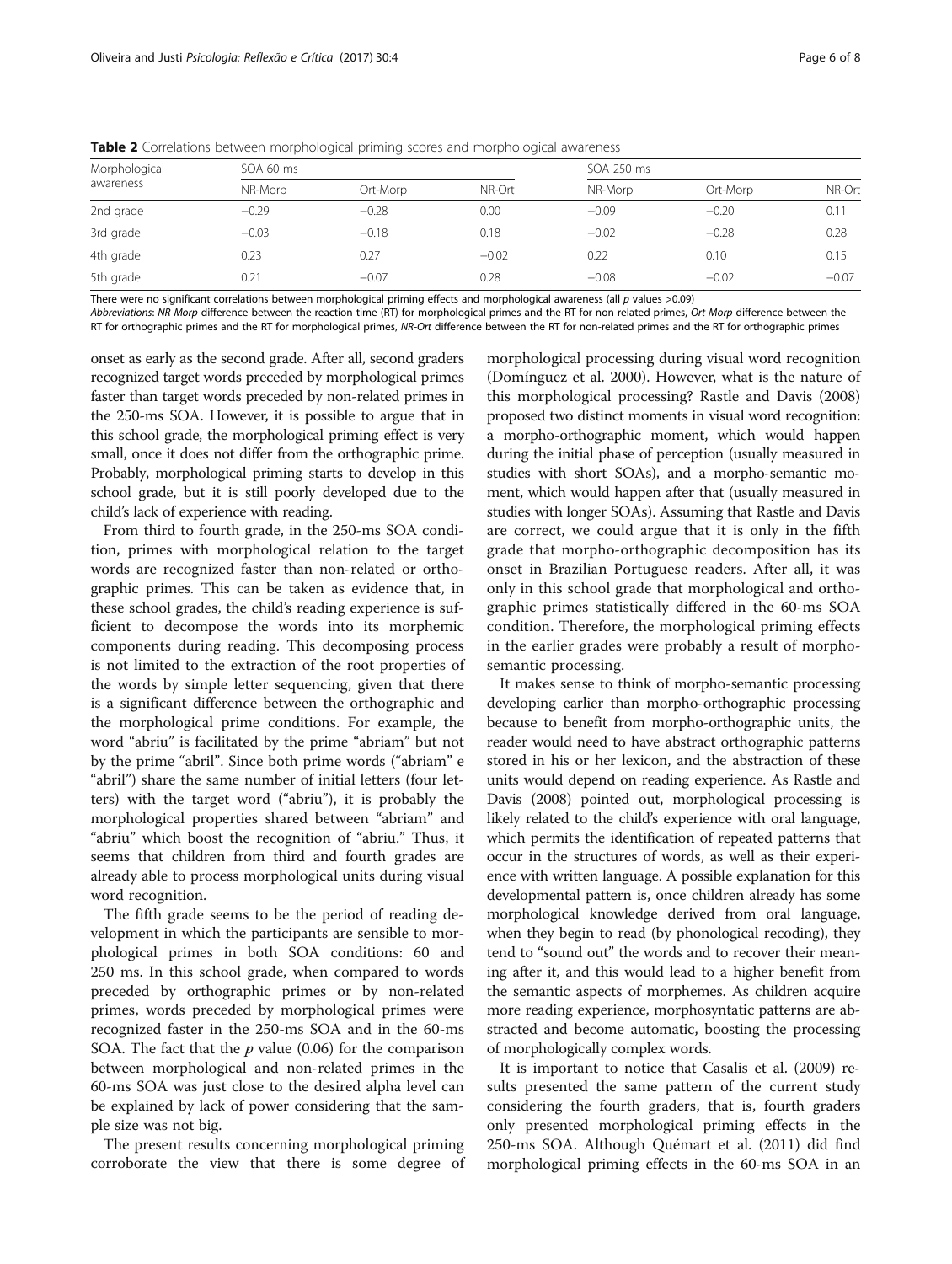<span id="page-6-0"></span>experiment with third graders, it is important to notice they used different words in each prime condition, and this could confound word and priming effects. In the present study, lists were created and counterbalanced across experimental conditions so that in each list, a word was preceded by a type of prime and by a type of SOA. This procedure guarantees that each word works as its own control resulting in a better control of word effects. If the differences found between the present results and those of Quémart et al. were due to simple transcultural and linguistic factors, Casalis et al. would have found the morphological priming effect in their study's short SOA condition, once it was also conducted in French-speaking children. Thus, it seems reasonable to conclude that morpho-orthographic priming probably occurs only after fourth grade.

In short, the present research suggests that morphological priming has its onset as early as the end of the second grade. In addition, the results suggest that morphological priming effects in the earlier grades are probably a result of morpho-semantic processing and that morpho-ortographic processing is a later acquisition, since only fifth graders were sensible to morphological primes in the 60-ms SOA condition. This is important evidence because as pointed out before by Chomsky and Halle (1968), it is reasonable to think that morphology would be important for reading in English because of its irregularities concerning grapheme-phoneme mapping. Thus, the present study shows that morphological processing plays a role in reading even in a more transparent language like Brazilian Portuguese.

An additional goal of the present study was to investigate if there is any correlation between morphological priming and morphological awareness in Brazilian Portuguese. No statistically significant correlation between the scores in the morphological awareness task (word analogy) and morphological priming effect during the LDT were observed in this study. More important, this lack of correlation holds for every school year investigated, that is from second to fifth grade. We do not have knowledge of other studies investigating the correlation between morphological awareness and morphological priming effects. Therefore, we cannot predict if these correlations should have been statistically significant. Thus, it seems to be a matter for further research.

### Conclusions

The present study is the first to investigate the development of morphological priming in Brazilian children in the beginning years of reading instruction. This is a very important cross-linguistic information, once other studies, which investigated morphological priming in children, were conducted in French. The present findings that morpho-semantic processing develops earlier than morpho-orthographic processing are important evidence for visual word recognition models to take into account. In addition, the fact that morphological processing has its onset as early as the end of the second grade highlights the importance of morphological processing for beginning readers and suggests pedagogical practices that foster morphological knowledge in children.

Finally, it is important to consider the limitations of the present study. The fact that the study used only one measurement of morphological awareness (derived word analogy task) might be considered a limitation as the hypothetical use of more measures might have made it possible to calculate a composed and more accurate measure of this variable. In any case, it is also relevant to point out that the Derived Word Analogy task used in this study did not present any outliers and had normal distribution. Another limitation of this study is the sample restricted to students from private schools. Thus, an important issue for future research would be to evaluate if public school students present the same developmental pattern for the morphological priming effect.

#### Additional file

[Additional file 1:](dx.doi.org/10.1186/s41155-017-0058-8) Lists of lexical decision task stimuli. (DOCX 55 kb)

#### Funding

The first author received a scholarship from CAPES.

#### Authors' contributions

BSFO collected most of the data, contributed on the data analysis, participated in its design, and wrote the manuscript. FRRJ made substantial scientific contributions helping in formulating the hypotheses; he also structured the experimental design and contributed on the data analysis and on the discussion of the results. Both authors read and approved the final manuscript.

#### Competing interests

The authors declare that they have no competing interests.

Received: 21 October 2016 Accepted: 18 January 2017 Published online: 20 February 2017

#### References

- Amenta, S., & Crepaldi, D. (2012). Morphological processing as we know it: an analytical review of morphological effects in visual word identification. Frontier in Psychology, 3, 1–12. doi[:10.3389/fpsyg.2012.00232.](http://dx.doi.org/10.3389/fpsyg.2012.00232)
- Amenta, S., Marelli, M., & Crepaldi, D. (2015). The fruitless effort of growing a fruitless tree: early morpho-orthographic and morpho-semantic effects in sentence reading. Journal of Experimental Psychology: Learning, Memory, and Cognition, 41(5), 1587–1596. doi[:10.1037/xlm0000104.](http://dx.doi.org/10.1037/xlm0000104)
- Carlisle, J. F. (1995). Morphological awareness and early reading achievement. In L. Feldman (Ed.), Morphological aspects of language processing (pp. 189–209). Hillsdale: Erlbaum.
- Carlisle, J. F. (2004). Morphological processes that influence learning to read. In C. A. Stone, E. R. Silliman, B. J. Ehren, & K. Apel (Eds.), Handbook of language and literacy: Development and disorders (pp. 318–339). New York: Guildford Press.
- Carlisle, J. F., & Fleming, J. (2003). Lexical processing of morphologically complex words in the elementary years. Scientific Studies of Reading, 7, 239–253. doi[:10.1207/S1532799XSSR0703\\_3.](http://dx.doi.org/10.1207/S1532799XSSR0703_3)
- Casalis, S., Dusautoir, M., Colé, P., & Ducrot, S. (2009). Morphological relationship to children word reading: a priming study in fourth graders. British Journal of Developmental Psychology, 27, 761–766. doi:[10.1348/026151008X389575](http://dx.doi.org/10.1348/026151008X389575).
- Chomsky, C., & Halle, M. (1968). The sound pattern of English. New York: Harper & Row.